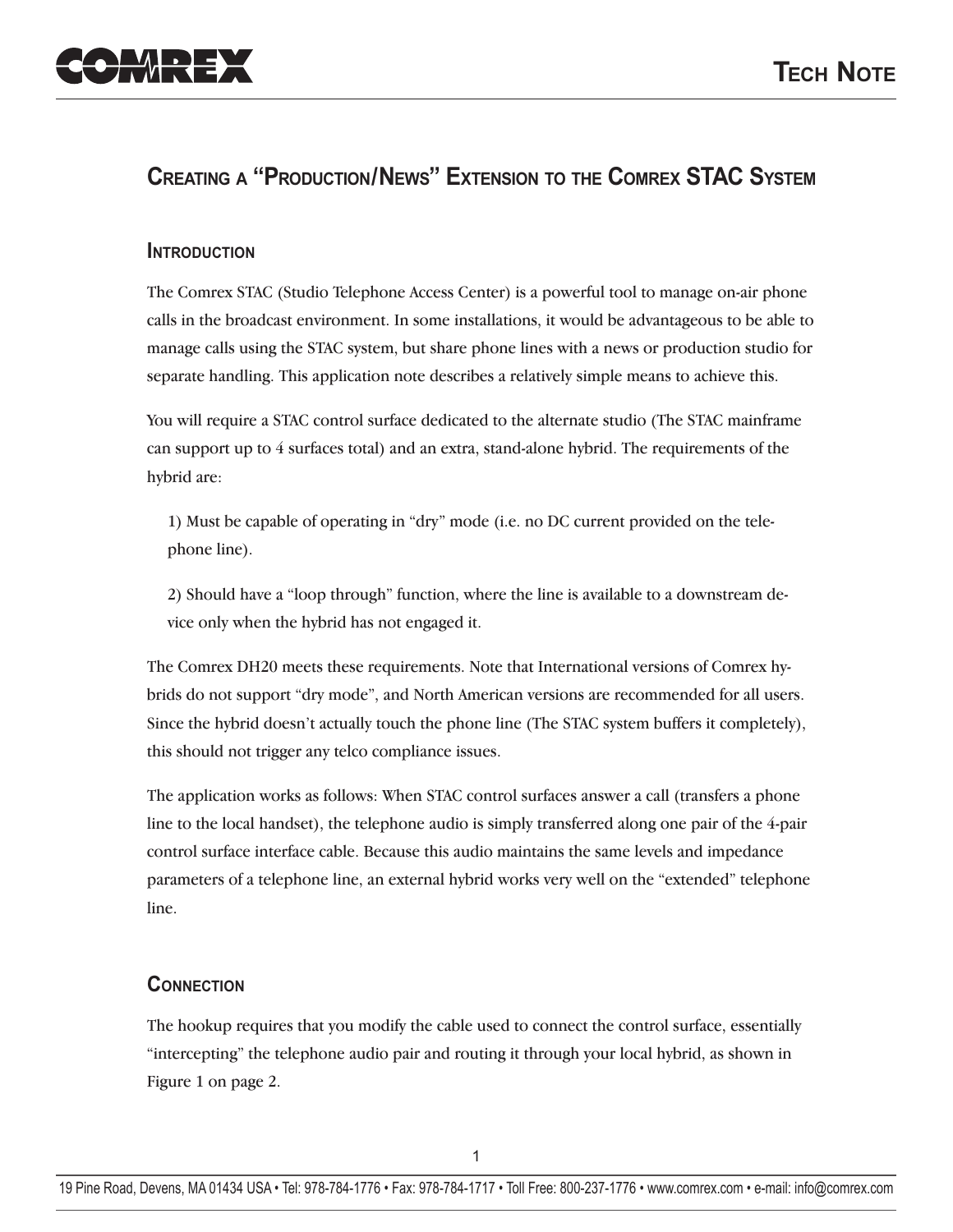

**FIGURE 1 - HOOK-UP DIAGRAM FOR PRODUCTION/NEWS EXTENSION WITH PIN-OUT DETAIL FOR RJ-45 (ETHERNET) AND RJ-11 (TELCO)**